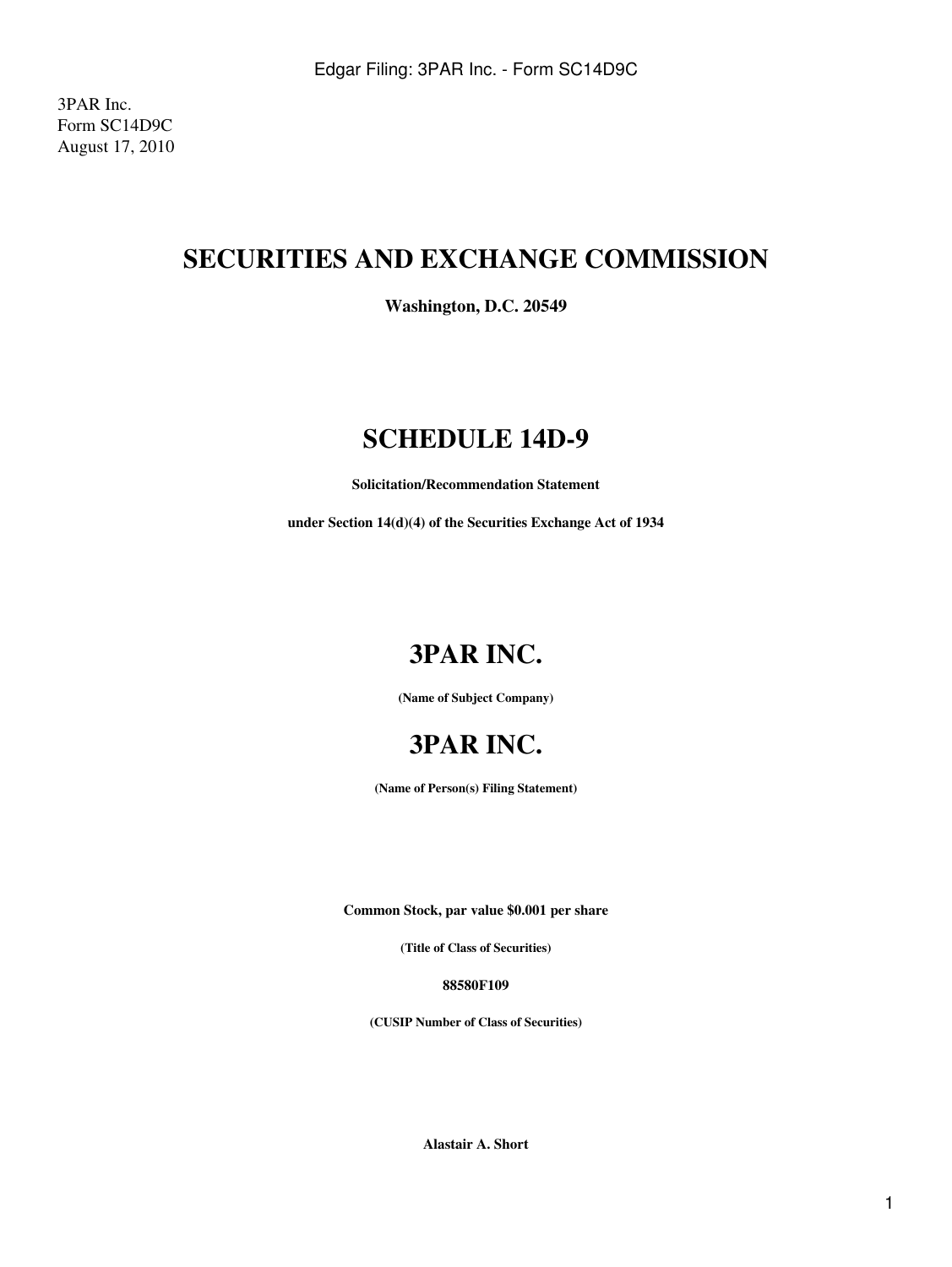### Edgar Filing: 3PAR Inc. - Form SC14D9C

**Vice President of Legal and General Counsel**

**3PAR Inc.**

#### **4209 Technology Drive**

**Fremont, California 94538**

#### **(510) 413-5999**

**(Name, address and telephone number of person authorized to receive**

**notices and communications on behalf of the person(s) filing statement)**

*With copies to:*

| Robert P. Latta, Esq.            | Michael S. Ringler, Esq.         |
|----------------------------------|----------------------------------|
| Wilson Sonsini Goodrich & Rosati | Wilson Sonsini Goodrich & Rosati |
| <b>Professional Corporation</b>  | <b>Professional Corporation</b>  |
| 650 Page Mill Road               | <b>One Market Street</b>         |
| Palo Alto, CA 94304              | <b>Spear Tower, Suite 3300</b>   |
| $(650)$ 493-9300                 | San Francisco, CA 94105          |
|                                  | (415) 947-2000                   |

x Check the box if the filing relates solely to preliminary communications made before the commencement of a tender offer.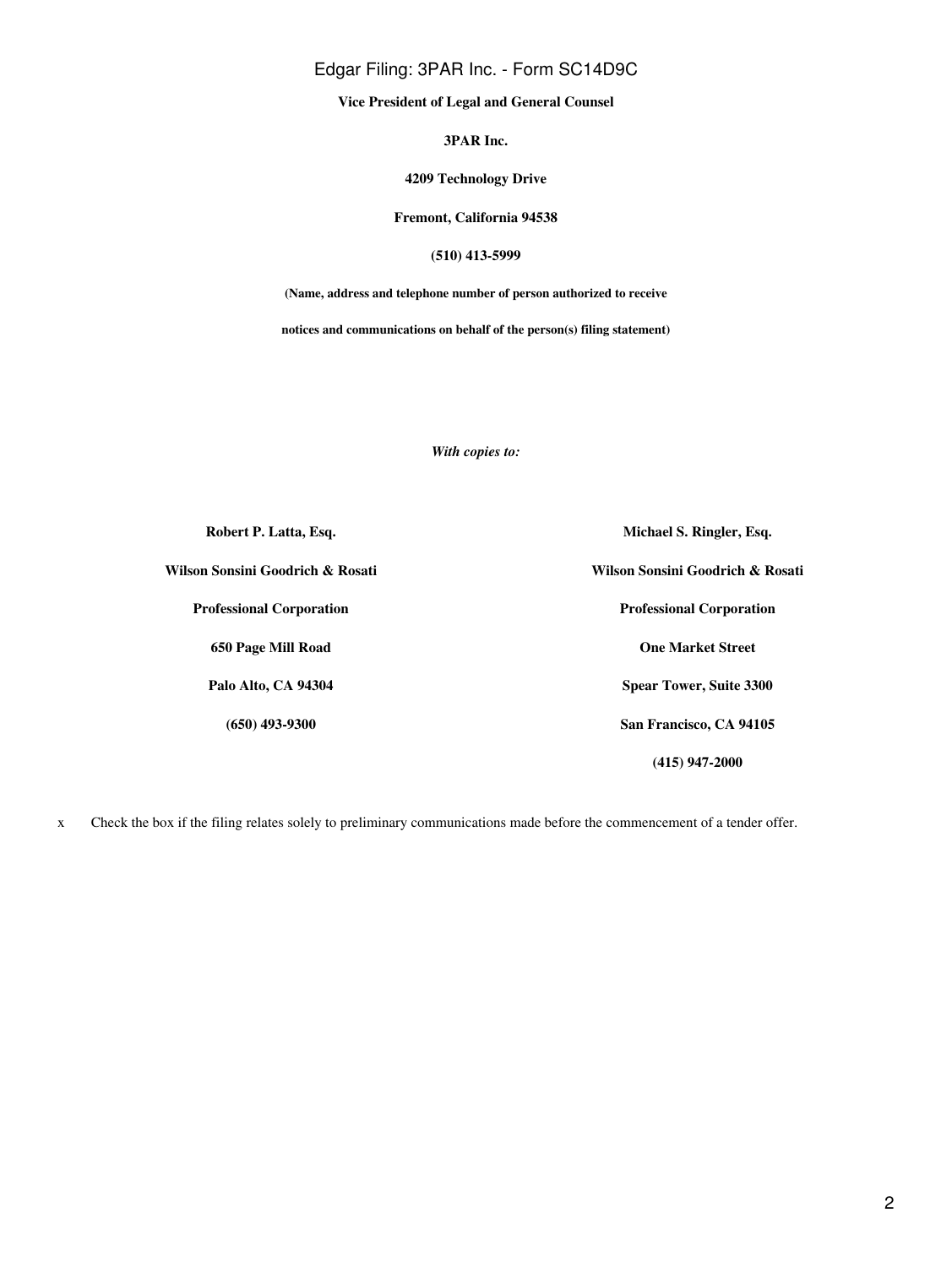This Schedule 14D-9 filing includes the following document relating to the proposed acquisition of 3PAR Inc. (the Company) by Dell Inc. (Dell) pursuant to the terms of an Agreement and Plan of Merger dated August 15, 2010 by and among the Company, Dell and Dell Trinity Holdings Corp., a wholly-owned subsidiary of Dell: the transcript of a media and industry analysts call held on August 16, 2010, by the Company and Dell.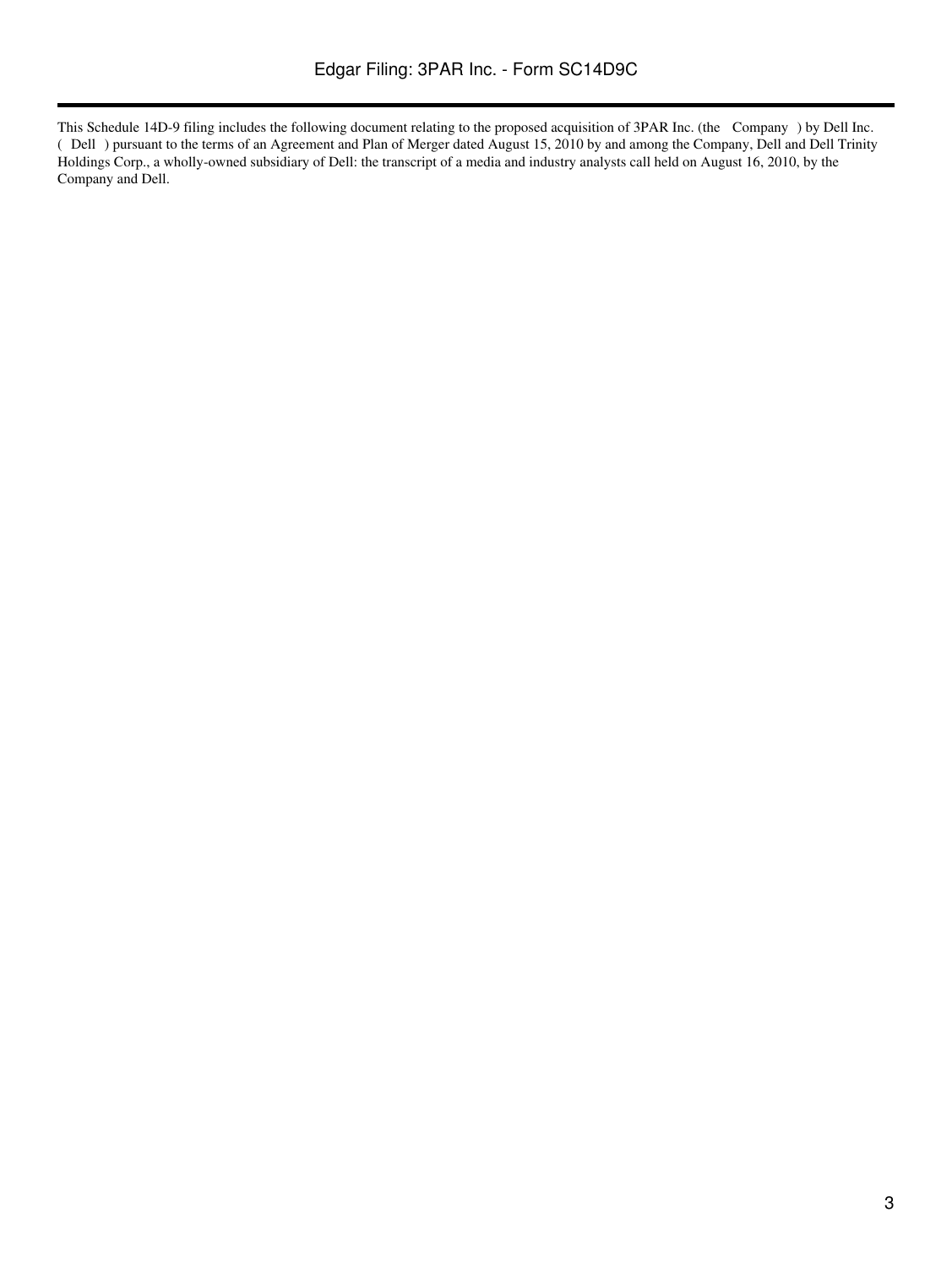Moderator: Jane Thompson

08-16-10/11:00 a.m. CT

Confirmation # 93780619

Page 1

#### **Dell Incorporated**

**Moderator: Jane Thompson**

**August 16, 2010**

**11:00 a.m. CT**

| Operator:      | Welcome to Dell Media and Industry Analysts call. We will begin the Q&A portion of today s call. Please press star<br>followed by the number one on your telephone keypad in order to ask a question. For the first call, all participants will be<br>in a listen only mode.                                                                      |
|----------------|---------------------------------------------------------------------------------------------------------------------------------------------------------------------------------------------------------------------------------------------------------------------------------------------------------------------------------------------------|
|                | I will now hand off to Jane Thompson, Dell communication.                                                                                                                                                                                                                                                                                         |
| Jane Thompson: | Thanks, (Julie). Thank you very much for taking the time to dial in today. Today s call will focus on Dell Enterprise s<br>intention to acquire 3Par. Joining me on the phone is Brad Anderson, senior vice president of Dell Enterprise Product<br>group and David Scott, the CEO of 3Par.                                                       |
|                | Both will provide comments on today s announcement. Then we ll have 15 to 20 minutes of Q&A and include Darren<br>Thomas, vice president and general manager of Dell Enterprise Storage group.                                                                                                                                                    |
|                | And I d like to hand over to Brad Anderson.                                                                                                                                                                                                                                                                                                       |
| Brad Anderson: | Thank you, Jane. Let me kind of start by just kind of recapping the day of the news so far. First of all, Dell is entering<br>into a definitive agreement to acquire 3Par, the leading global provider of utility storage in the category of highly<br>virtualized and dynamically tiered structure built for public and private Cloud computing. |
|                | 3Par helps customers capitalize on the virtual error by reducing data management costs and three laning operations. The<br>overall transaction is                                                                                                                                                                                                 |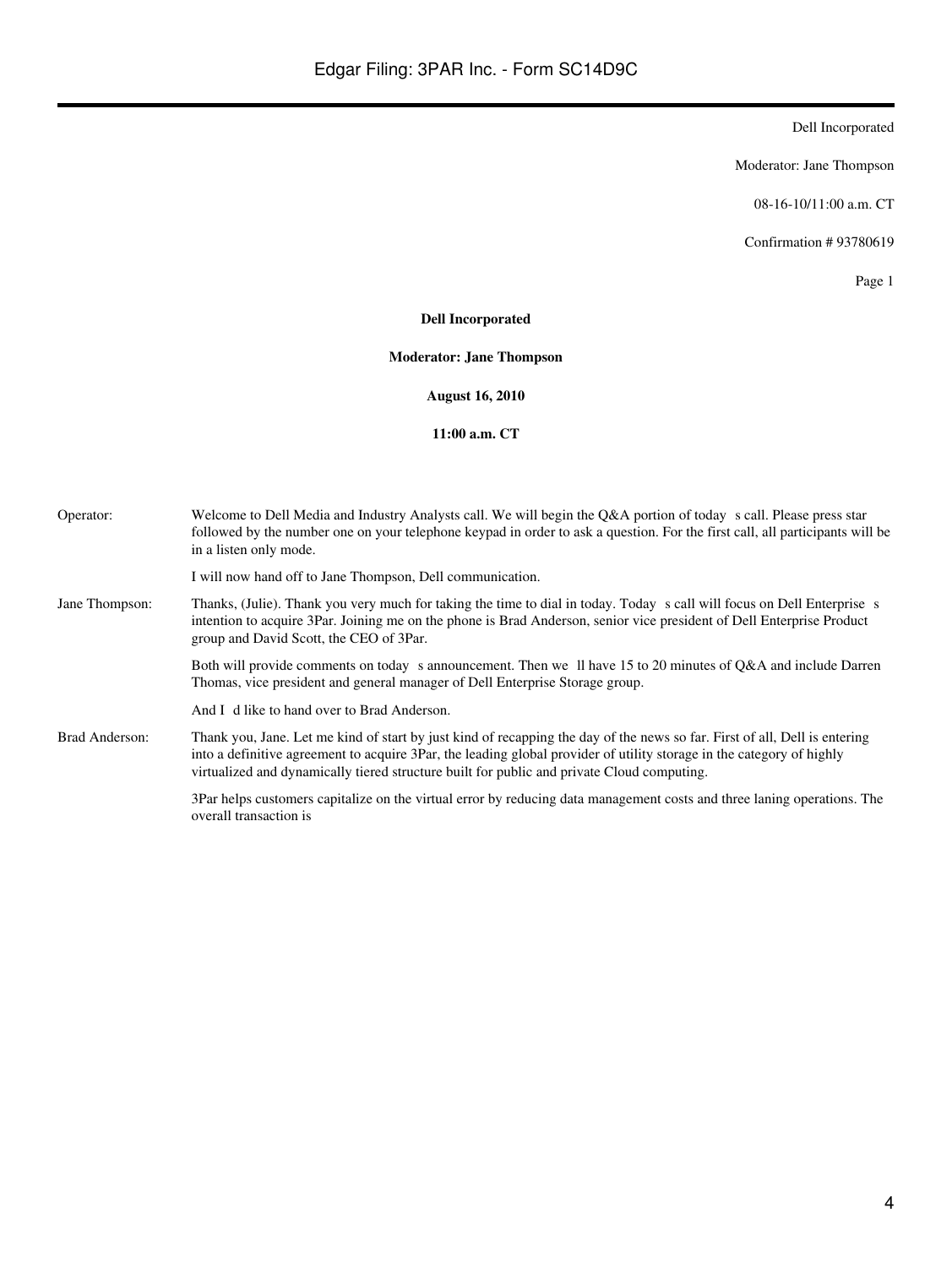Moderator: Jane Thompson

08-16-10/11:00 a.m. CT

Confirmation # 93780619

Page 2

valued at \$1.15 billion. Now you know as we ve discussed with you over the you know over the last couple of years, and more recently as we ve laid out our efficient Enterprise strategy, storage plays a very key role for our customers and for that strategy.

And we have invested heavily on the storage front to go provide the right kind of solutions for our customers. We did it with Equalogic. You ve seen our earlier acquisition this year of XNet to provide NAS capabilities and more recently Ocarina Networks.

So as we look out into the future where the requirements for storage in the virtual era is more pervasive IT resources any way, any where, any time you want it. We re seeing increasing demand for a new class of storage. A class of storage that really allows storage for companies and business models that sproviding storage as a utility.

And so as a result of that we think 3Par is a fantastic addition to the Dell lineup. When you look at emergence of the Cloud architectures as software as a service, infrastructure as a service, social networking, and public and private Cloud computing, you know these models increase the need for the storage platform that scale capacity and performance efficiently from asset through put.

And so when we think about how you re going to do that, we naturally gravitate to 3Par because 3Par is the leader in scalable utility storage per the Cloud. 3Par s innovative combination of hardware and software IP delivers unmatched performance and scalability and is the utility storage solution chosen by seven of the top 10 revenue generating managed service providers.

Additionally, 3Par is perfectly aligned with the Dell strategy in our commitment to open capable and affordable solutions that really get at customers you know storage requirements but more importantly their total cost of ownership.

3Par like Equalogic is (inaudible) sealing architecture. And so it scales efficiently both on performance, on and high utilitization which is absolutely critical to our customers needs in this environment.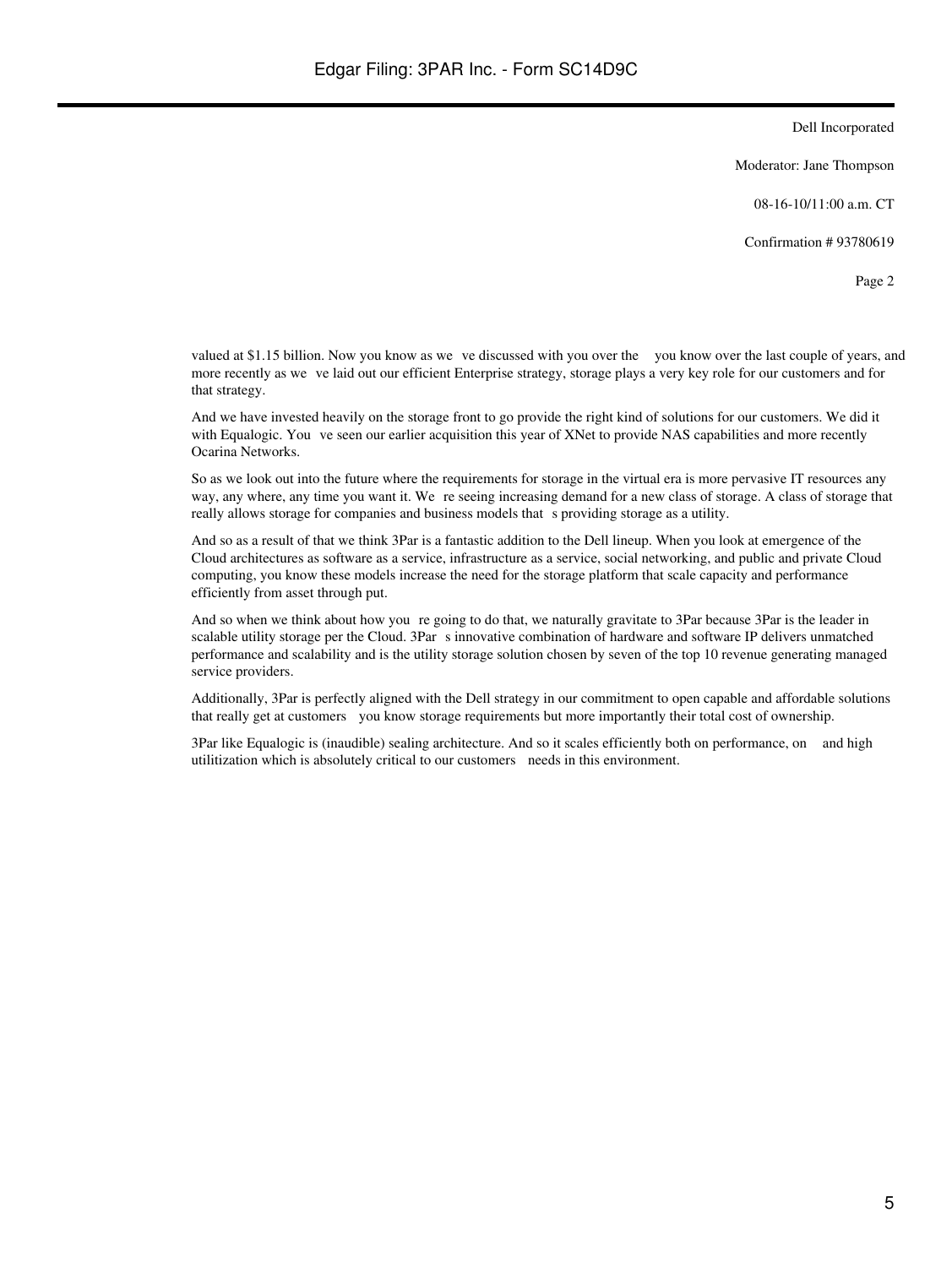Moderator: Jane Thompson

08-16-10/11:00 a.m. CT

Confirmation # 93780619

Page 3

Similarly to our commitment 3Par very much focused on the ease of use of their architecture in terms of the manageability, the deployment, and the ongoing operations and setting kind of new bars on they re reducing the operating costs associated with that.

As a result of their efficient architecture and their focus on the ease of use, 3Par s products have the ability to lower administration management costs by up to 90 percent. And reduce capacity par cooling and force base as much as 75 percent.

This fits perfectly into the Dell strategy of open capable and affordable. We think this is a perfect fit and it gives us a leading asset in our storage portfolio where we had not only have you know products now from desk to private channel SANS, we now feel like we have the best technology in each of those categories.

With that, I d like to turn it over to David for some comments.

David Scott: Thanks, Brad. We re extremely excited about the announcement today from three perspectives. First, we can only expel that the industry is the middle of a (inaudible) techatonic shift towards the delivery of Enterprise IT as an utility service in the form of public and private Cloud computing.

> 3Par has been the world s leading virtualized utility storage platform designed specifically for this shift. And we ve established an excellent customer base that is proved out our value in this area. For example, as Brad said, seven out of the top 10 global hosting service providers use 3Par utility storage as a foundation of their multi-tenant infrastructure as a service offering.

Dell offers massive reach into new customers and markets across the world. They have an excellent server product line and in fact have been the leading provider of service to the infrastructures of service segment as well.

Dell also has one of the best supply chains in the industry. Given the significant use of industry s standard components within 3Par s offering. We believe there will be significant opportunities for improving our cost competitiveness.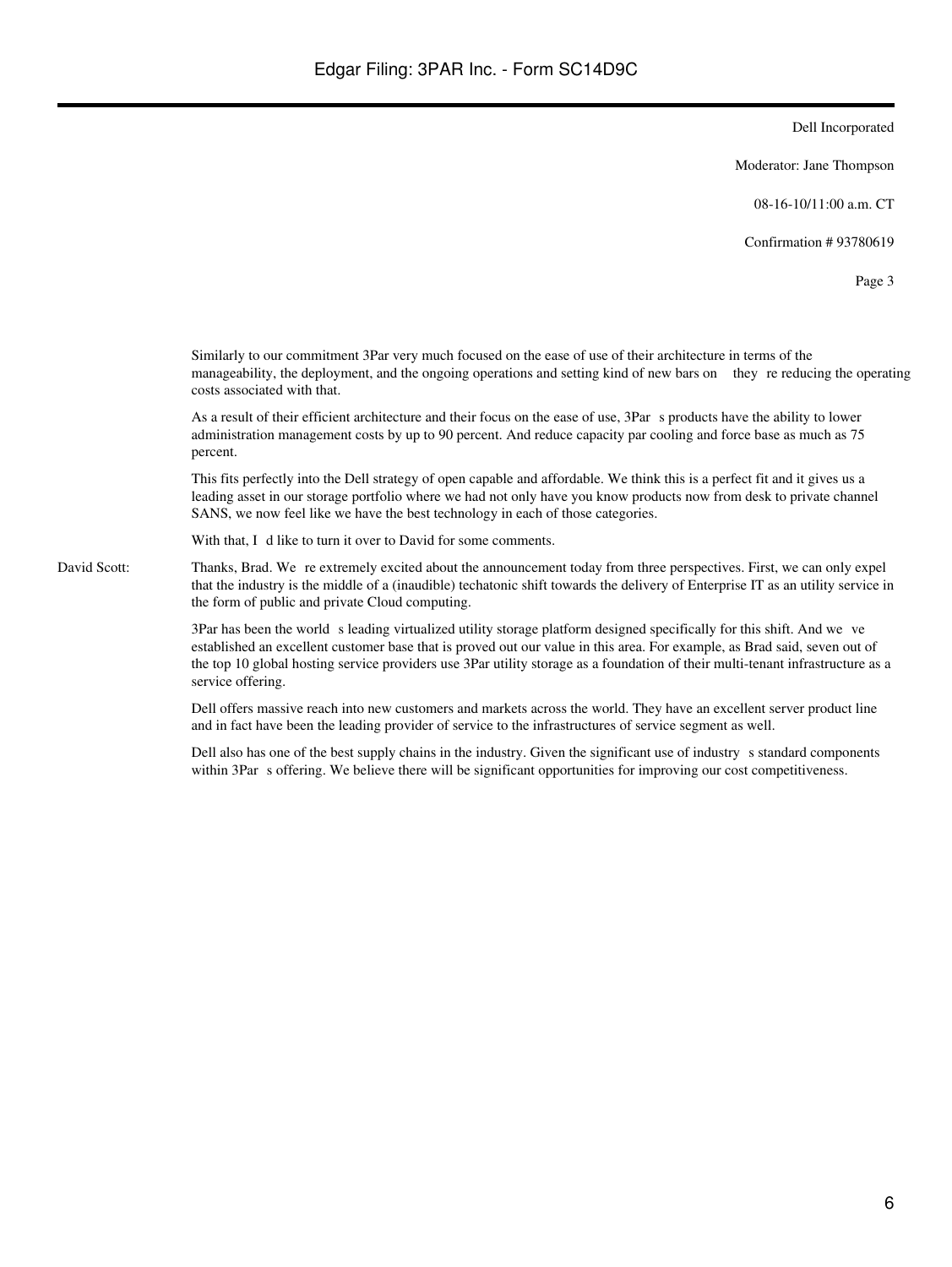Moderator: Jane Thompson

08-16-10/11:00 a.m. CT

Confirmation # 93780619

Page 4

Put 3Par and Dell together and we see a terrific opportunity to dramatically accelerate the speed of transition to private and public Cloud computing and the delivery of IT as a service.

Second with the addition of 3Par, Dell will have collected almost all the best of breed, next generation storage technologies under one roof, including XNet, Equalogic and Ocarina.

3Par had already established a relationship with XNet and supported it as a mass gateway in front of our utility storage offering when it was an independent company. We believe that XNet matched 3Par utility storage very well as a scalable clustered architecture, and as such we have a number of joint existing customers.

The opportunities for leading unified storage combined (inaudible) offering represent a great future potential. At the mid range with (IScuzzy) Equalogic offers many similarities to 3Par for its virtualized architecture.

This would give the future combined company a tremendous breadth for simple and efficient primary storage platforms. And in previous conversations with Ocarina when they where independent we d all ready identified that they had implemented excellent data d-duplication and compression capabilities that closely complimented our thin provisioning, thin conversion and thin persistence offerings.

Together we could represent the industries strongest collection of technologies that drive up storage utilization rates and save customers money. As you can see this portfolio represents SANS and NAS by (Scuzzy) and (Fiber Channel), the low end to mission critical clear one. Thin technology, d-duplication, and compression it s a formidable set of next generation storage technologies without any legacy encumbrances.

Together Dell and 3Par will become a storage industry powerhouse. Other vendors in the storage industry will be less in danger of being flat footed with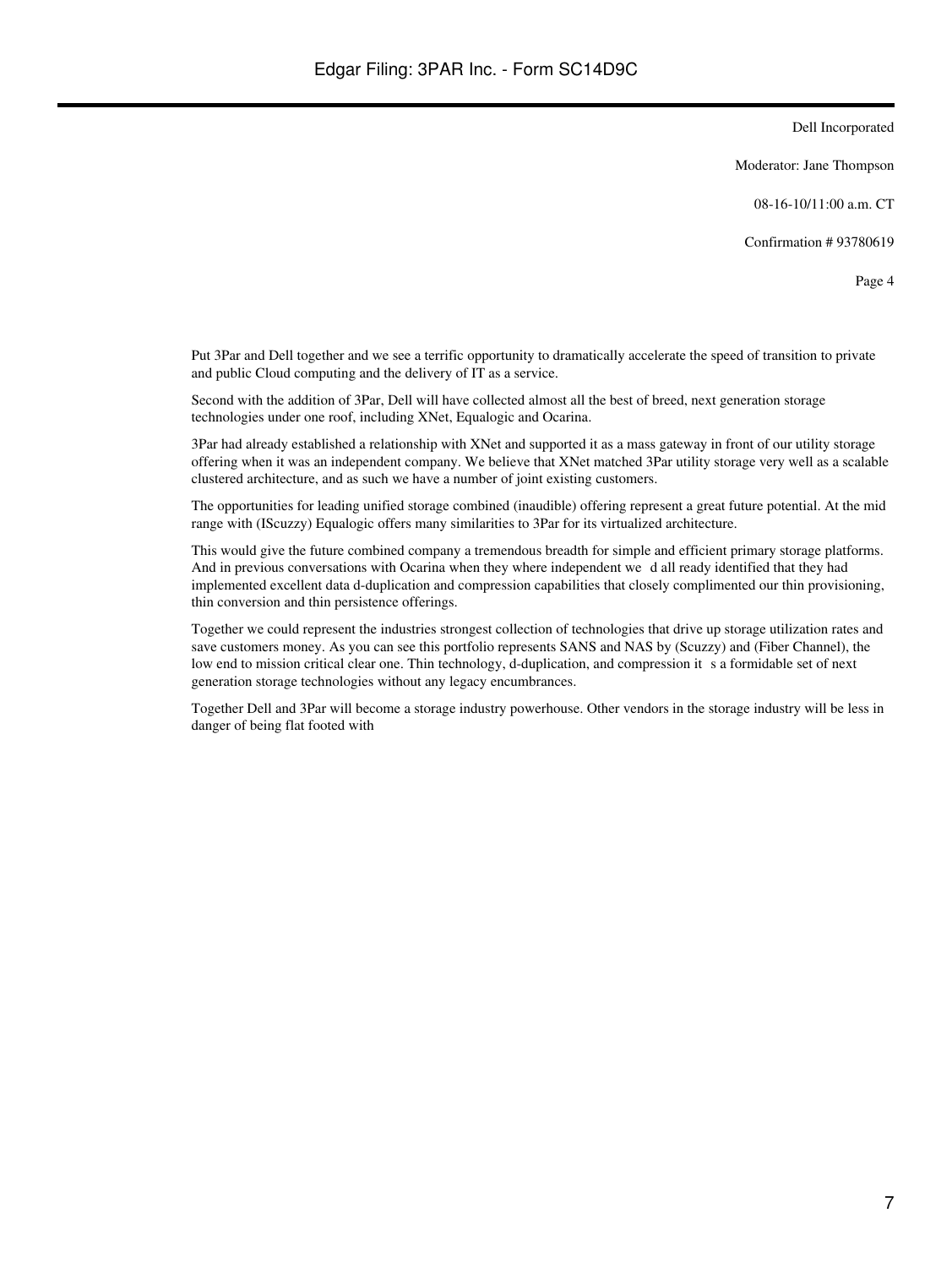Moderator: Jane Thompson

08-16-10/11:00 a.m. CT

Confirmation # 93780619

|                | tide product line and few auctions. Finally there will be a new storage vendor that will be able to dramatically improve<br>customer agility and efficiency which are the key capabilities necessary for to support public and private cloud<br>computing. 3Par shares a similar vision to that of Dells in the virtual area where the desire to support efficiency, save<br>money and support green IT is becoming the most important element of many companies future IT infrastructure<br>strategies. With Dells board reach together we can bring this increased agility and efficiency to customers of all sizes in<br>many market segments across most of the globe at a scale and pace the neither of us could achieved alone. With that let<br>me hand it back to Brad. |
|----------------|---------------------------------------------------------------------------------------------------------------------------------------------------------------------------------------------------------------------------------------------------------------------------------------------------------------------------------------------------------------------------------------------------------------------------------------------------------------------------------------------------------------------------------------------------------------------------------------------------------------------------------------------------------------------------------------------------------------------------------------------------------------------------------|
| Brad Anderson: | Thank you, David. I think what we d like to do is go straight into Q&A. So operator, do we have any questions?                                                                                                                                                                                                                                                                                                                                                                                                                                                                                                                                                                                                                                                                  |
| Operator:      | At this time if you would like to ask a question please press Star 1 on your telephone key pad. Again Star 1 for any<br>questions or comments. We will pause for just a moment to compile the Q&A roster. Again ladies and gentleman, that is<br>star one for any questions. Your first question comes from the line of Joseph Cobalt with CRN.                                                                                                                                                                                                                                                                                                                                                                                                                                 |
| Joseph Cobalt: | Yes good morning everybody thank you for the opportunity and congratulations on the acquisition.                                                                                                                                                                                                                                                                                                                                                                                                                                                                                                                                                                                                                                                                                |
|                | Brad Anderson Thank you.                                                                                                                                                                                                                                                                                                                                                                                                                                                                                                                                                                                                                                                                                                                                                        |
| Male:          | Thanks, (Jim).                                                                                                                                                                                                                                                                                                                                                                                                                                                                                                                                                                                                                                                                                                                                                                  |
| Joseph Cobalt: | The big question here of course coming from me is 3Par if you talk a little bit about the 3Par channel base, resellers base,<br>how it worked with the channel and how Dell might integrate the 3Par channel into its operations.                                                                                                                                                                                                                                                                                                                                                                                                                                                                                                                                               |
|                | Brad Anderson I will let David talk about how 3Par works today and then I II add some color on the Dell channel side.                                                                                                                                                                                                                                                                                                                                                                                                                                                                                                                                                                                                                                                           |
| David Scott:   | Certainly, thanks Brad. So today in many of the countries outside of North America and the UK, our primary go to<br>market is through channel partners so and most of you are mostly Middle Eastern Africa as well as kind of Asia Pacific                                                                                                                                                                                                                                                                                                                                                                                                                                                                                                                                      |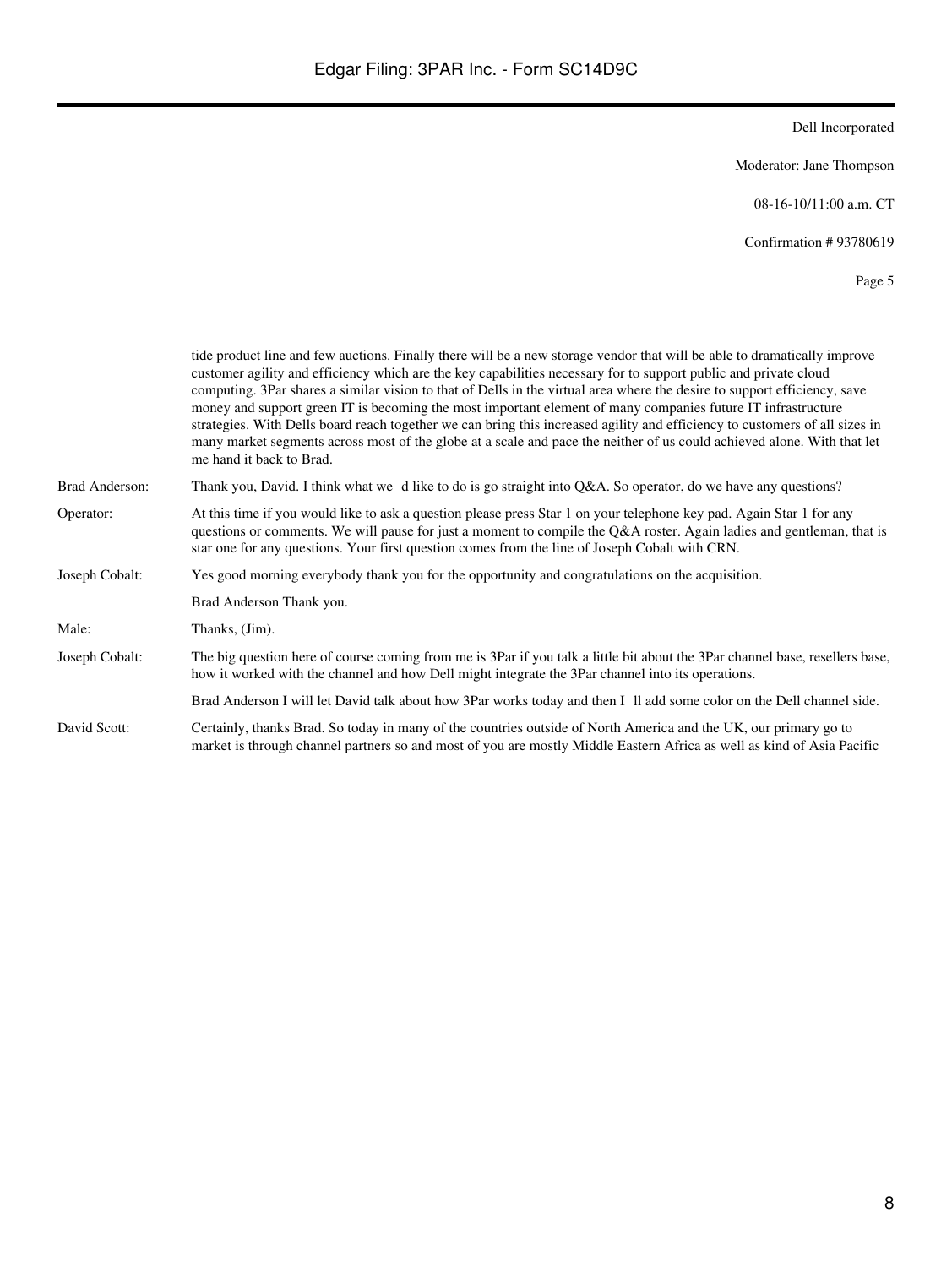Moderator: Jane Thompson

08-16-10/11:00 a.m. CT

Confirmation # 93780619

Page 6

David Scott: Our primary go-to-market is through channel partners. So, in most of Europe, Middle East and Africa, as well as kind of Asia Pacific, we ve partnered very closely with people who represent, if you like, the 3Par franchise in those countries and provide both kind of reselling and, in many instances, support capabilities. Here in North America, we ve also developed a robust set of kind of channel partners in North America selling side by side with us into our target market segments in larger scale enterprises and the Web 2.0 as well as government. And that actually has been a area of increasing focus for us over the last couple of quarters.

> We are looking, and have been looking, and have been building out additional channel partner capacity. So we certainly see that directional opportunity continuing by partnering with Dell. And maybe, Brad, you can kind of fill in some of those details.

Brad Anderson: Yes, maybe, thank you, David. When we acquired Equalogic, if you remember, Equalogic had a large channel organization and since then we have continued to invest (somatically). The channel the channel is a significant route-to-market particularly for our S&B business and our public business.

> A little bit less so for a large enterprise because those are honestly large global accounts, but even the larger enterprise of the channel still plays an important role. We ve built that channel up where we have a really nice blend between channel and direct on the Equalogic side.

And a number of those partners have asked you know for you know, Dell, you know we dlove to have you on higher end offering and so we absolutely see you know the great opportunity for bringing 3Par into the Dell channel to fill out their lineup. Because of a number of those are very you know excellent storage channel providers and to be able to have a complete lineup from Dell is really exciting to them.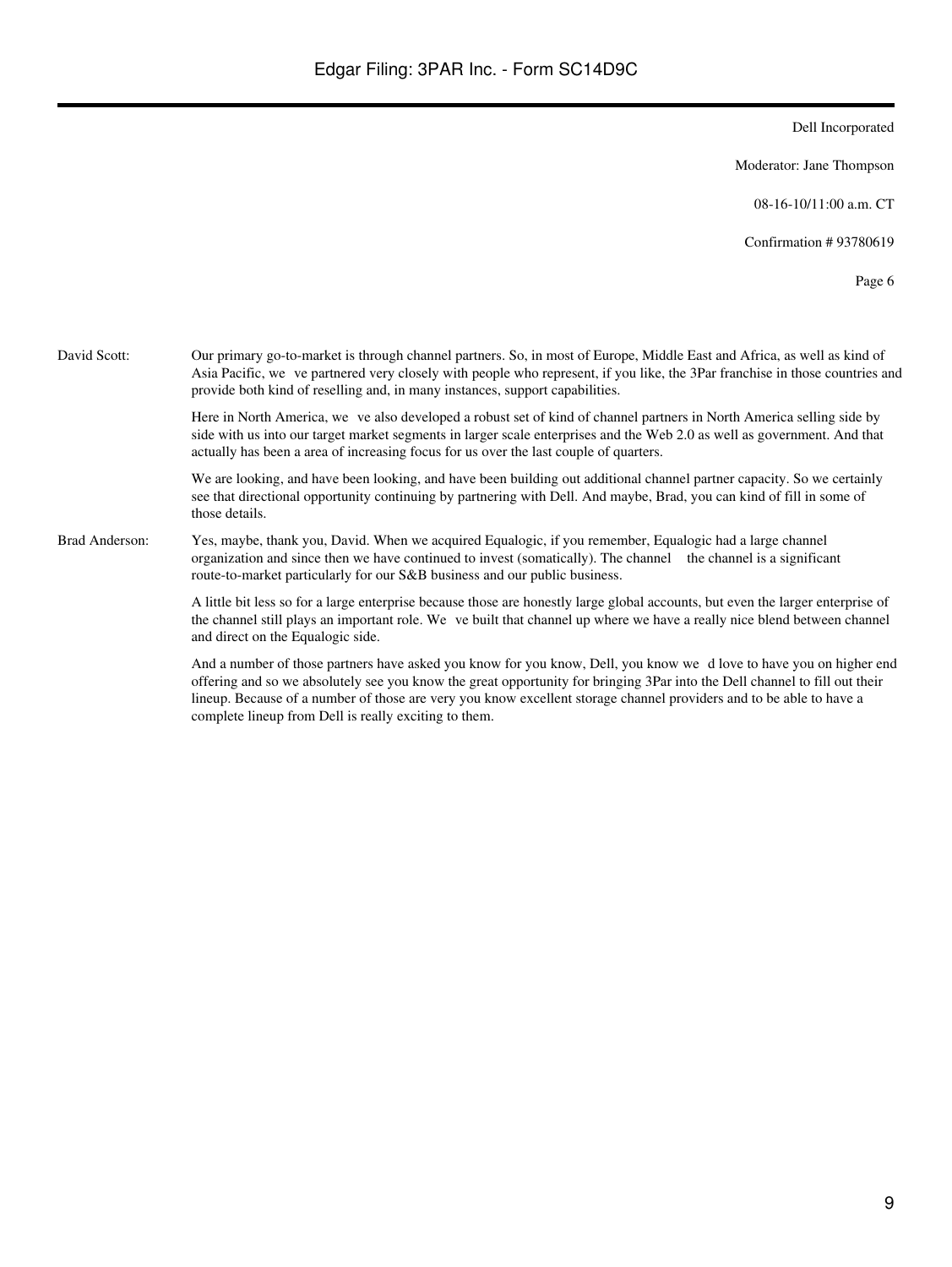Moderator: Jane Thompson

08-16-10/11:00 a.m. CT

Confirmation # 93780619

Page 7

And then, conversely, there are probably channel partners of 3Par where Equalogic will make a lot of sense. So we think it s going to be win-win and the channel will continue to be a very important part of our route-to-market with 3Par as well as our entire storage portfolio.

- David Scott: OK. Thank you. Next ...
- Operator: Your next ...
- David Scott: Next question?

Operator: Your next question comes from the line of (Lucas Marion) with Computer World.

- (Lucas Marion): Hi, and let me also offer my congratulations. Not only is this 3Par capable of offering a scale out infrastructure, but on top of that it s one of the main providers of improvising technology out there along with (Compellent) that s now owned by HP and (Inaudible). Is this going to replace your existing improvising technology in your (inaudible)?
- David Scott: I mean, obviously we re not contemplating any chance on 3Par. We think it s their you know advanced capabilities that really appeal to us. And so, if anything, we re going to want to invest more in 3Par to drive technology a whole lot faster. As far as you know the synergies long-term, to take 3Par technology and to incorporate it into other parts of our lineup.

You know we think there is going to be a fantastic opportunity long-term for us to really drive a unified Dell storage lineup and you re going to see technologies from 3Par and others, including Ocarina and others that we re going to want to drive across our entire storage lineup.

And really kind of achieve the kind of architecture that customers really need for real intelligent data management and data mobility. So we think there s a tremendous opportunity as we as we architect future products because of these fantastic technologies.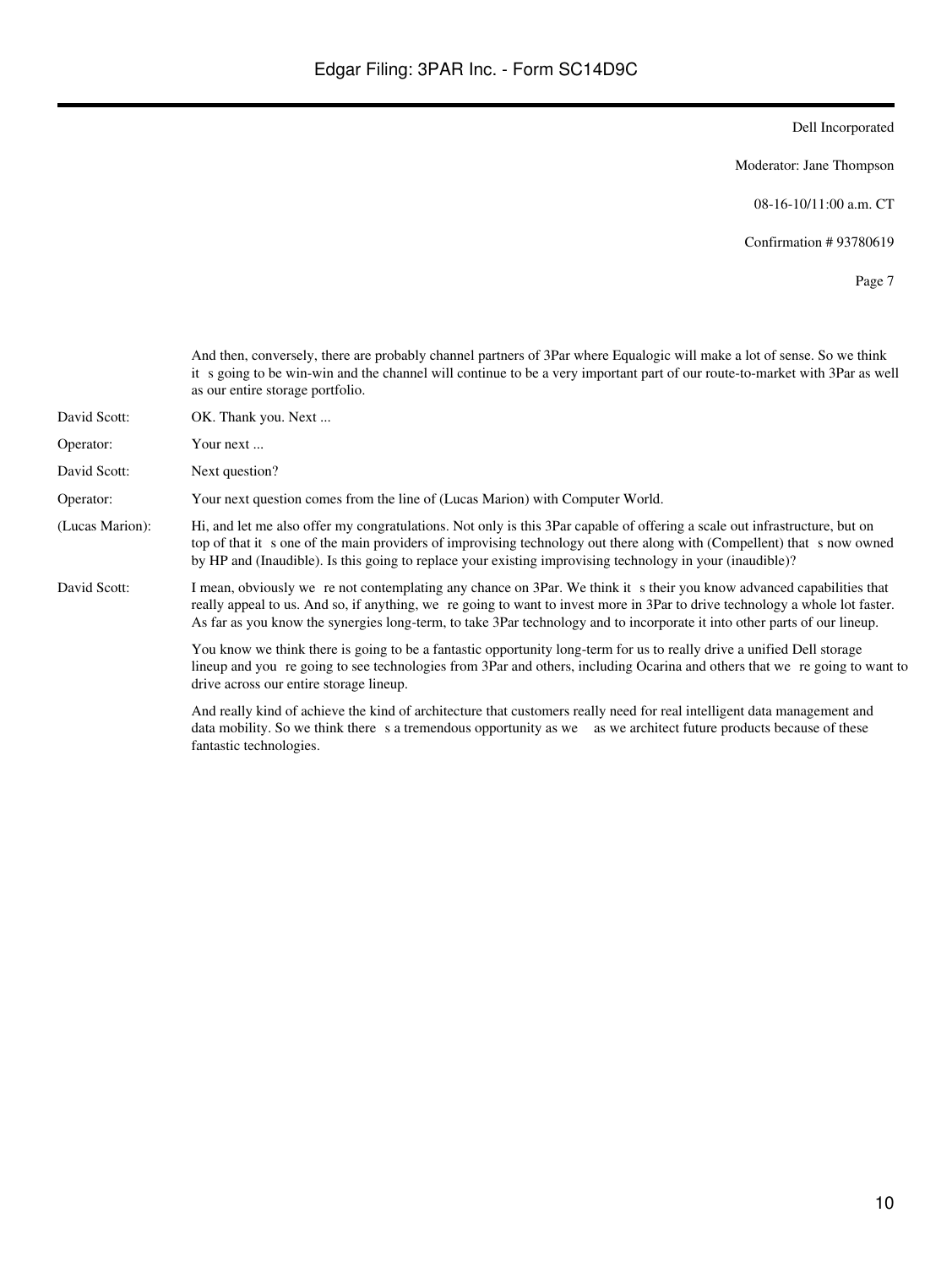Moderator: Jane Thompson

08-16-10/11:00 a.m. CT

Confirmation # 93780619

| Lucas Marion:   | OK. One other question, if I may. This is probably for Brad or Darren. Are you concerned at all this might affect your<br>reseller agreement with EMC?                                                                                                                                                                                                                  |
|-----------------|-------------------------------------------------------------------------------------------------------------------------------------------------------------------------------------------------------------------------------------------------------------------------------------------------------------------------------------------------------------------------|
| David Scott:    | Let me that, Lucas. No, EMC is a very important partner of ours and we have you know worked very closely together for<br>the last ten years and they are a really important player in the storage market. And our plan is not to change anything.                                                                                                                       |
|                 | You know we have always been a company about choice. We II bring in another choice albeit at the very high end where<br>we didn t really sell the EMC product anywhere so we don t think there s much of an overlap. And let the customer decide.<br>And so, our plans are to continue to offer the Dell-EMC Clarion products as well as their DeDupe and NAS offering. |
|                 | And our preference is nothing to change and to really make sure that we re serving those customers who bought<br>Dell-EMC well today and going forward and then providing them this exciting choice in 3Par going forward as well. And<br>ultimately the customer will make the make the decision of what s best for his or her environment.                            |
| Lucas Marion:   | OK. Thank you.                                                                                                                                                                                                                                                                                                                                                          |
| Operator:       | Your next question comes from the line of (Kurt Lasdorf) with the Austin American.                                                                                                                                                                                                                                                                                      |
| (Kurt Lasdorf): | Hi, just wanted to nail this down. The headcount at 3Par is about what and the assumption, or at least my assumption, is<br>3Par retains its identity as 3Par although it is a part of the Dell portfolio of companies? How does that work?                                                                                                                             |
| Brad Anderson:  | Let me take this, David, and you fix me. The approximately 600 plus people at 3Par and on close those people will all<br>become Dell employees. There is no plans to you know make any significant changes in the organization going forward.                                                                                                                           |
|                 | The engineering report on the engineering and the (inaudible) function report and the expect to be used and so we re<br>really excited and our focus will be much like Equalogic, where we regoing to want to go higher and grow this                                                                                                                                   |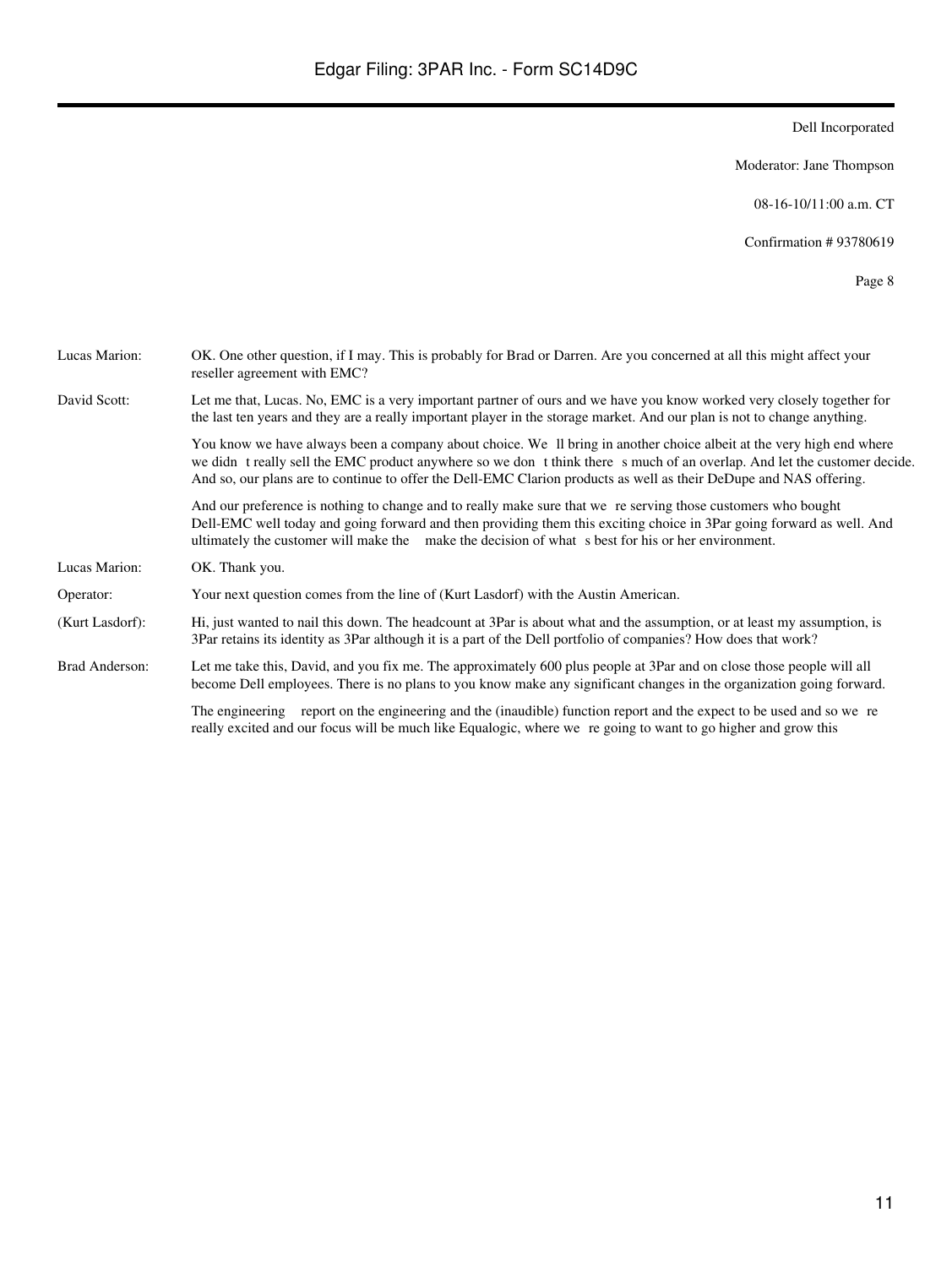Moderator: Jane Thompson

08-16-10/11:00 a.m. CT

Confirmation # 93780619

|                 | asset as quickly as possible. So you know you know approximately 600, I think that s correct, David. We relooking to<br>expand both on the engineering and the sales side very aggressively.                                                                                                                                                  |
|-----------------|-----------------------------------------------------------------------------------------------------------------------------------------------------------------------------------------------------------------------------------------------------------------------------------------------------------------------------------------------|
| David Scott:    | Yes, we re at 670 people right now and to answer the other part of your question, I think it s Dell intends to keep the 3Par<br>brand just the same way they kept the Equalogic brand.                                                                                                                                                        |
| Brad Anderson:  | Absolutely.                                                                                                                                                                                                                                                                                                                                   |
| (Kurt Lasdorf): | Thanks a lot.                                                                                                                                                                                                                                                                                                                                 |
| Operator:       | Again, if you would like to ask a question, please press star one on your telephone keypad. Your next question comes<br>from the line of Aru Tanasia with Tanasia Group.                                                                                                                                                                      |
| Aru Tanasia:    | Hi, guys. Good job on this thing. I was wondering when this was going to happen it s great. Great news. Actually, since I<br>pressed the star one, my question had to do with the how you finesse this whole thing with EMC product and the<br>products line.                                                                                 |
|                 | Obviously there s a whole bunch of overlap on the fiber channel side and in the mid-range and up mostly on the upper end<br>of mid-range. But I think Brad s already answered that question, at least to the extent that it s possible to answer at this<br>moment in time. So, I m OK, buys. I just didn t know how to withdraw my question. |
| Brad Anderson:  | Thank you for the congratulations, Aru, I appreciate it.                                                                                                                                                                                                                                                                                      |
| Aru Tanasia:    | No problem, thank you.                                                                                                                                                                                                                                                                                                                        |
| Operator:       | Your next question comes from the line of John Webster with Evaluator Group.                                                                                                                                                                                                                                                                  |
| John Webster:   | Hey, good morning, guys. Dave and Brad, congratulations.                                                                                                                                                                                                                                                                                      |
| David Scott:    | Thank you.                                                                                                                                                                                                                                                                                                                                    |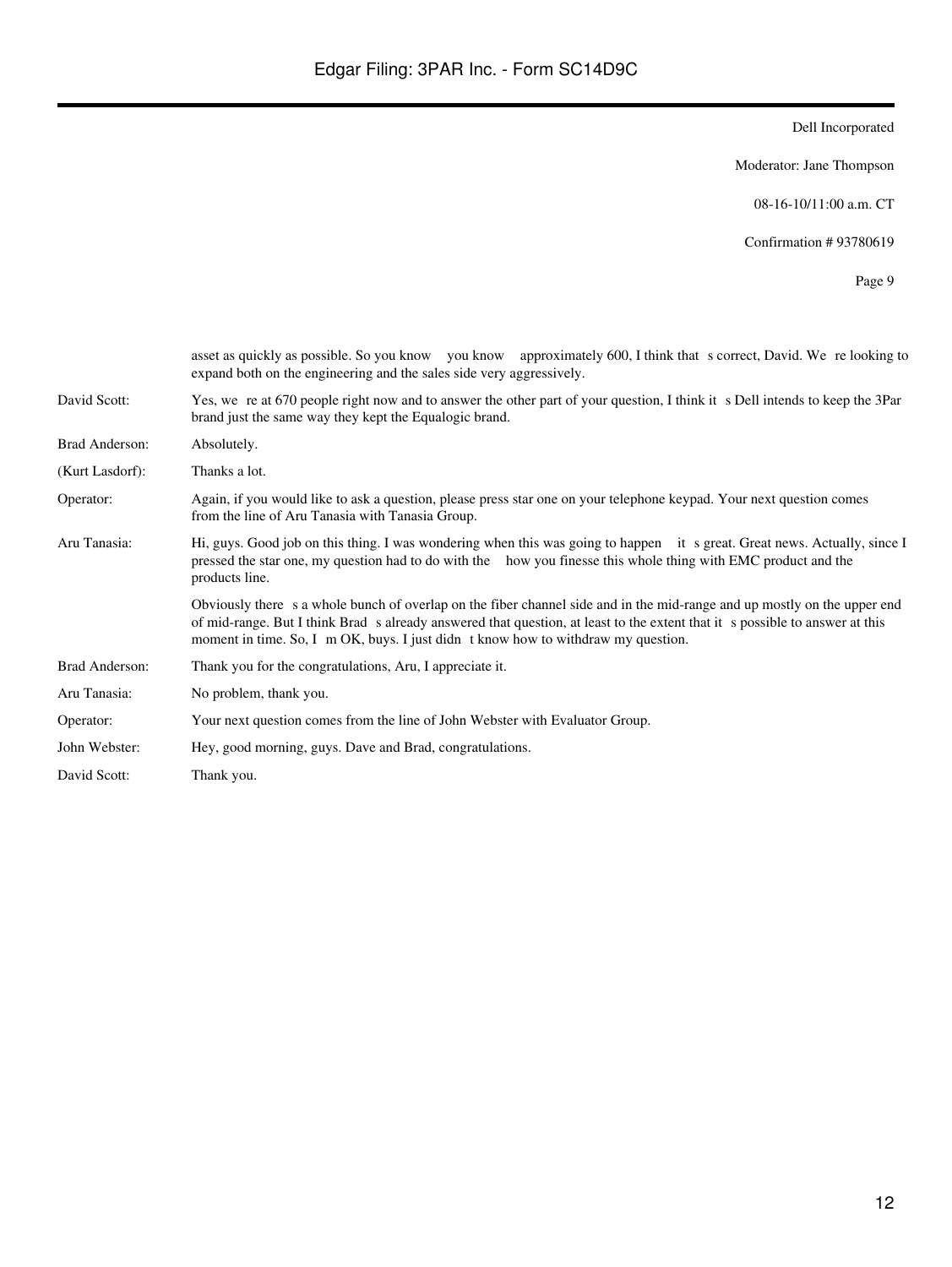Moderator: Jane Thompson

08-16-10/11:00 a.m. CT

Confirmation # 93780619

| Brad Anderson: | Thank you.                                                                                                                                                                                                                                                                                                                                                                                                            |
|----------------|-----------------------------------------------------------------------------------------------------------------------------------------------------------------------------------------------------------------------------------------------------------------------------------------------------------------------------------------------------------------------------------------------------------------------|
| John Webster:  | Very interesting play. So could I just ask you, Brad, to maybe elaborate a little bit more on the R&D side of this? 3Par<br>has a significant technology portfolio. How do you you know how do you plan to push that forward and possibly expand<br>it?                                                                                                                                                               |
| Brad Anderson: | Well let me ask Darren to maybe say a few words on that and David may want to add to it as well.                                                                                                                                                                                                                                                                                                                      |
| Darren Thomas: | OK well this is Darren so you re absolutely right they do have a phenomenal technology portfolio and obviously, our first<br>desire is going to be to continue to grow that portfolio. They ve got a great road map ahead of them and we refully<br>invested in that and we want to help them do that every way we can.                                                                                               |
|                | I think one of the earlier questions was you know do we intend to take that technology and just move it everywhere. And<br>I think the reality is we might want to move some of the capabilities but it would be maybe sharing the intellectual<br>property between two of our own teams or something like that.                                                                                                      |
|                | But we really haven t gone that far down this technology path yet so I would suggest those are great ideas you re asking<br>them we reasking them of ourselves but I just don t think we reready to comment on how that would play out just yet.                                                                                                                                                                      |
| Brad Anderson: | OK thank you.                                                                                                                                                                                                                                                                                                                                                                                                         |
| David Scott:   | Yes, (Joe) the only thing I d add is that you know as I said in my kind of previous prepared remarks there is a real<br>opportunity for us to drive towards the unified storage area with the XNet kind of technology that we have.                                                                                                                                                                                   |
|                | All of the Ocarina technology integrated potentially in a future road map kind of where 3Par gives you, you know the<br>breadth of kind of efficiency tools and technologies that is probably a matchable in the industry today with their<br>compression data due to duplication capabilities matched with our (thin) technologies both of which on both sides I don t<br>believe sincerely are truly best in class. |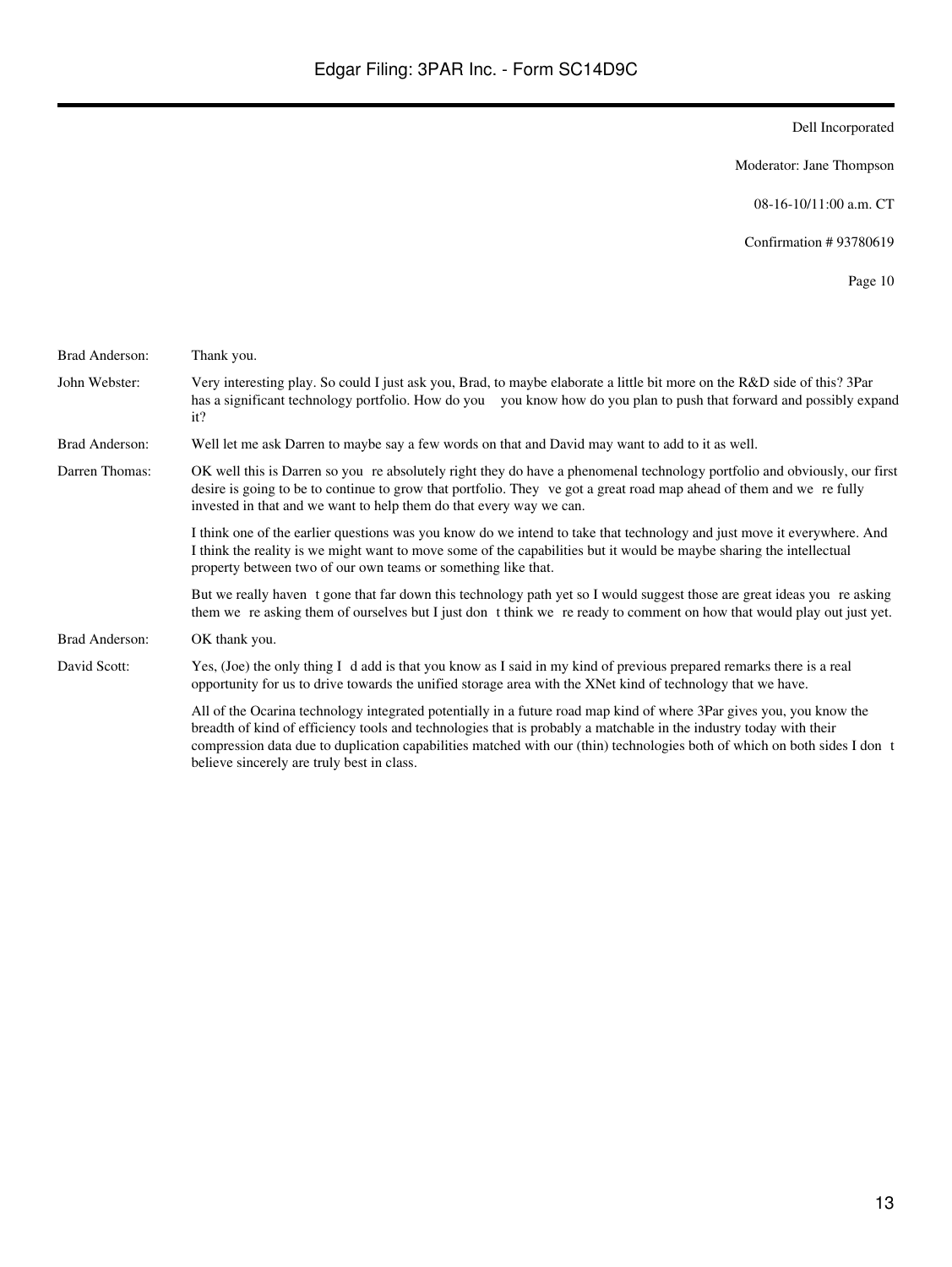Moderator: Jane Thompson

08-16-10/11:00 a.m. CT

Confirmation # 93780619

| (John):         | OK and great job David.                                                                                                                                                                                                                                                                                                                          |
|-----------------|--------------------------------------------------------------------------------------------------------------------------------------------------------------------------------------------------------------------------------------------------------------------------------------------------------------------------------------------------|
| David Scott:    | Thanks (John).                                                                                                                                                                                                                                                                                                                                   |
| Operator:       | Your next question comes from the line of Simon Robinson with The 451 Group.                                                                                                                                                                                                                                                                     |
| Simon Robinson: | Hey, guys thanks for taking my call my question some very interesting news today. Quick question on 3Par Crystal<br>(mechanical) what is that at this point David?                                                                                                                                                                               |
| David Scott:    | It d be 3Par customer count is over 600 today as we pointed in kind of past conference in past disclosures. That is it<br>doesn t really represent the number of Enterprise customers that sit on our platforms basically the infrastructure as a<br>service of customer set that we have.                                                       |
|                 | If we look at those customers it s probably anywhere between 6 and 10,000 enterprises that are running their applications<br>on 3Par platforms so it s part of IT as a service.                                                                                                                                                                  |
| Simon Robinson: | Is that 10,000?                                                                                                                                                                                                                                                                                                                                  |
| David Scott:    | Between 6 and 10,000.                                                                                                                                                                                                                                                                                                                            |
| Simon Robinson: | OK right. And also, I guess the questions to the sale guide. If you guys haven t in the past sold much of the high-end<br>DMC products I m just curious why that is and you know if you weren t selling those products then why does 3Par<br>(inaudible) appeal to you guys.                                                                     |
| Brad Anderson:  | Well let me address that. This is Brad. See you know we have been heavily investing in our Enterprise sales capabilities<br>and I think we ve demonstrated over the last couple of years that we significantly grown our ability to go sell storage into<br>customers of all sizes even up into the high end.                                    |
|                 | What 3Par brings us is one a highly differentiated technology but two a gross margin structure that really allows us to<br>make the kinds of sales investments to be successful in that space. You just can t have their resell agreement though it s<br>really kind of a different set of circumstances you can t compare this with symmetrics. |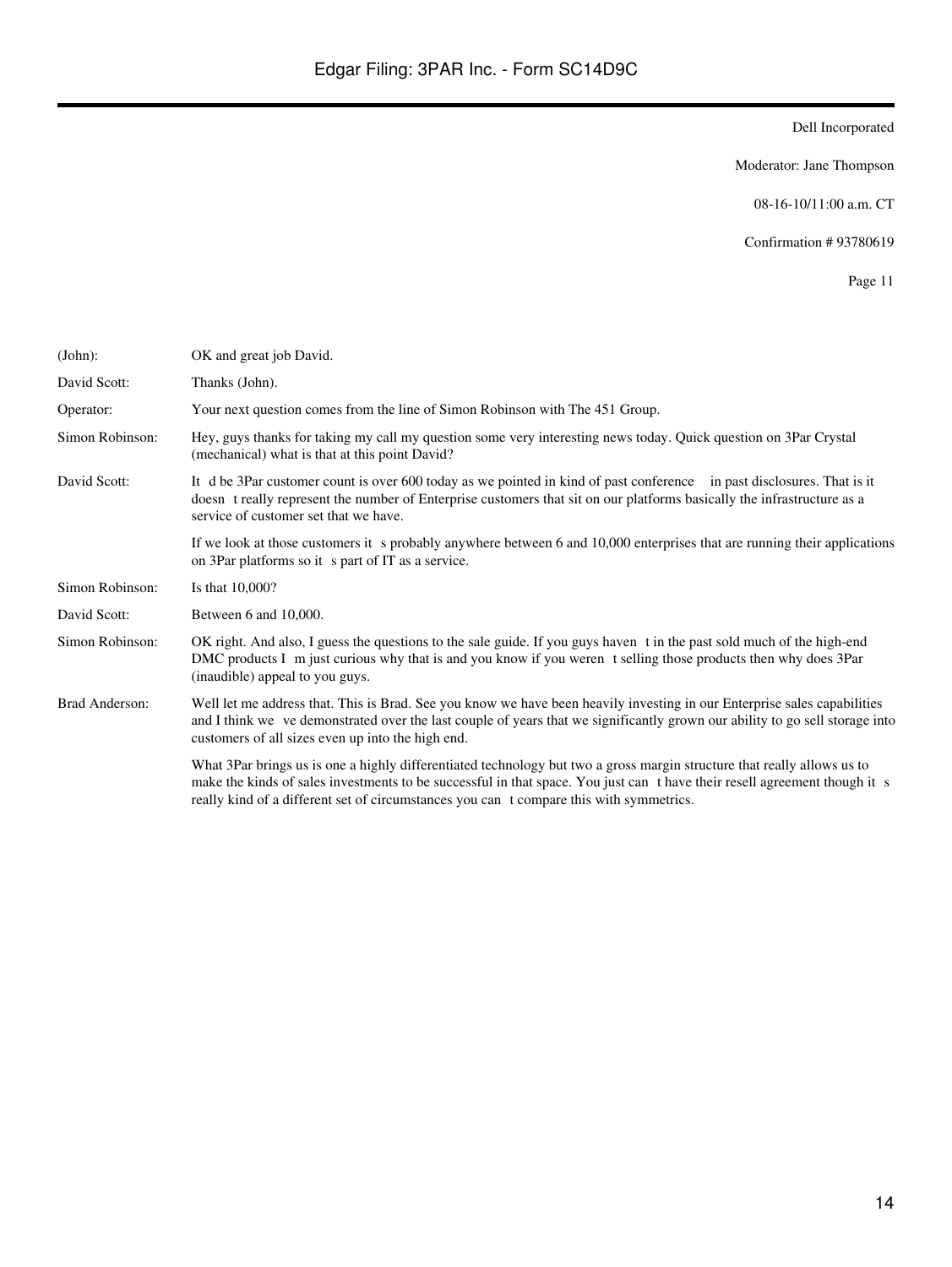Moderator: Jane Thompson

08-16-10/11:00 a.m. CT

Confirmation # 93780619

| Simon Robinson: | Right OK got you very good thank you for taking the question.                                                                                                                                                                                                                                                                                                                                                                                                                          |
|-----------------|----------------------------------------------------------------------------------------------------------------------------------------------------------------------------------------------------------------------------------------------------------------------------------------------------------------------------------------------------------------------------------------------------------------------------------------------------------------------------------------|
| (John):         | Thanks Simon.                                                                                                                                                                                                                                                                                                                                                                                                                                                                          |
| Brad Anderson:  | Thanks Simon.                                                                                                                                                                                                                                                                                                                                                                                                                                                                          |
| Operator:       | Our next question comes from the line Ann McFarlane with Clifford Group.                                                                                                                                                                                                                                                                                                                                                                                                               |
| Ann McFarlane:  | Good morning, congratulations this is a very interesting turn of affairs. Most of my questions have been answered by the<br>previous callers who covered the landscape fairly well I think what struck me is the potentials for product integration to<br>really have a more unified, unified storage if I can borrow Dave s phrase. It s fascinating obviously, you can t talk about it<br>yet, but are there any more acquisitions that Dell needs to make to plush out this vision? |
| David Scott:    | Well I mean obviously we don t comment on you know potential acquisitions of anything at Dell but we ve been very<br>steadfast in saying that you know storage is a very important market.                                                                                                                                                                                                                                                                                             |
|                 | It s not just in particularly the information or intelligent data management portion of it to store the data but to intelligently<br>manage the data. And so we are always kind of keeping our eye out harder you know disruptive and really evaluating<br>data management technologies out there and we re going to always keep our eye out to those possibilities.                                                                                                                   |
| Ann McFarlane:  | Thank you. I realize I was asking you an impossible question but your answer was very satisfying.                                                                                                                                                                                                                                                                                                                                                                                      |
| David Scott:    | Thank you.                                                                                                                                                                                                                                                                                                                                                                                                                                                                             |
| Operator:       | Your next question comes from the line Dave Raffo with Search Storage.                                                                                                                                                                                                                                                                                                                                                                                                                 |
| Dave Raffo:     | Hi, guys you have mentioned                                                                                                                                                                                                                                                                                                                                                                                                                                                            |
| (John):         | Hey, (Dave).                                                                                                                                                                                                                                                                                                                                                                                                                                                                           |
|                 |                                                                                                                                                                                                                                                                                                                                                                                                                                                                                        |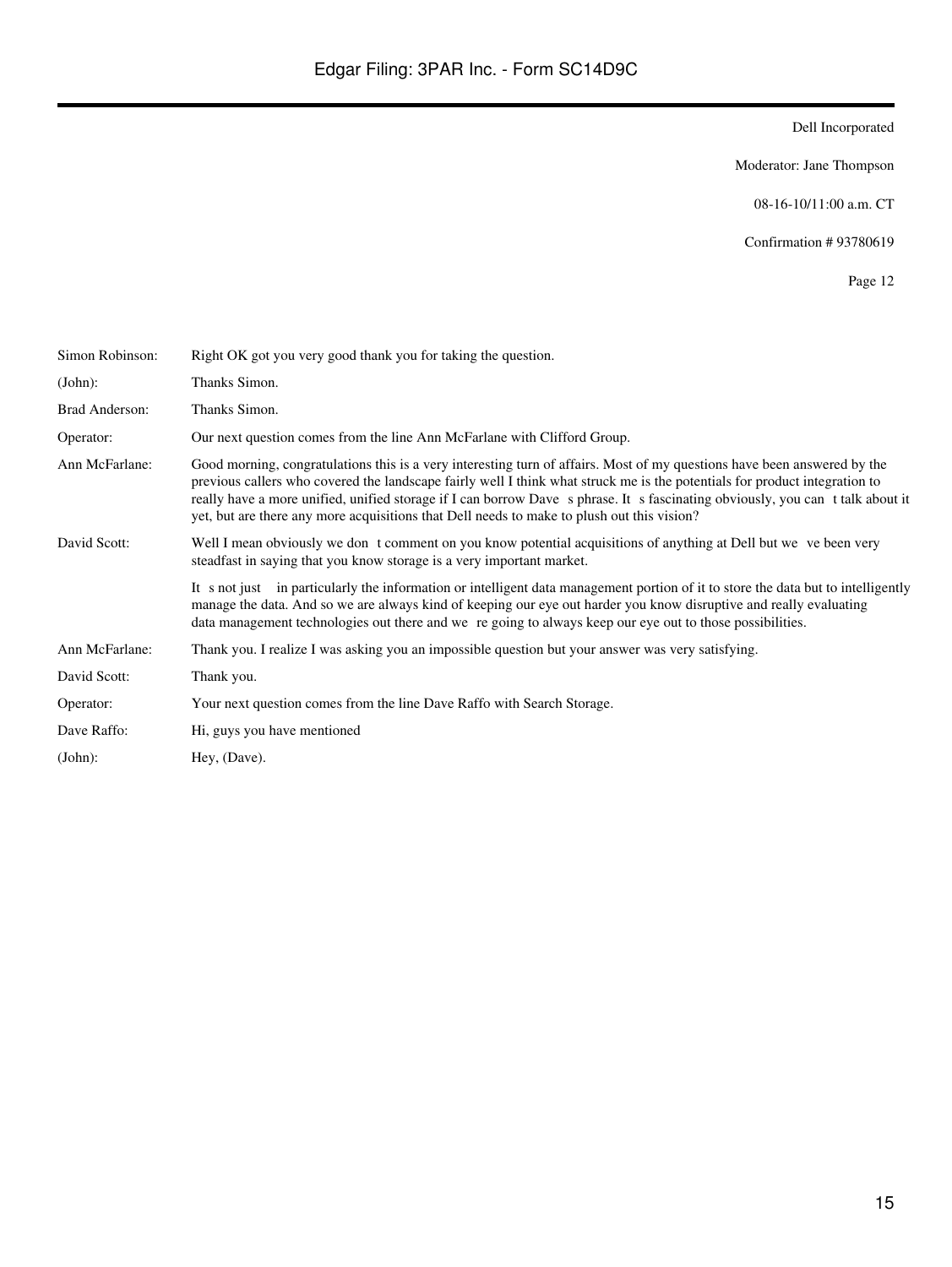Moderator: Jane Thompson

08-16-10/11:00 a.m. CT

Confirmation # 93780619

| Dave Raffo:    | several times you have mentioned on this call integrating the XNet stuff or unified storage is there any indication on<br>how long it will take to get that combined with your current products?                                                                                                                                                                                                                   |
|----------------|--------------------------------------------------------------------------------------------------------------------------------------------------------------------------------------------------------------------------------------------------------------------------------------------------------------------------------------------------------------------------------------------------------------------|
| David Scott:   | Well first of all Dave, it will be XNet mass gateway was already supported in front of 3Par utilities storage quite some<br>time ago when XNet was an independent storage company.                                                                                                                                                                                                                                 |
|                | So obviously, the technologies have been designed and proved out to work together. The definition of unified storage<br>obviously goes slightly further than that you have to address elements like common manageability approach but those<br>are certainly within the realms of possibility with the combination of Dell and 3Par.                                                                               |
| Brad Anderson: | And as far as a gateway to the Equalogic systems David I think we have shared, you know our plans are to have<br>something hopefully at the end of this fiscal year or the start of next fiscal year where we can bring the XNet capability<br>into our Equalogic lineup.                                                                                                                                          |
| Dave Raffo:    | OK thanks.                                                                                                                                                                                                                                                                                                                                                                                                         |
| Operator:      | Your next question comes from the line Adam Couture with Gartner.                                                                                                                                                                                                                                                                                                                                                  |
| Adam Couture:  | Hi, thank you for taking the question. When you when Dell acquired Equalogic you claim it brought you a 158 percent<br>bump in your storage services head count. Do you can you put a percentage around the bump that you will get from this<br>acquisition and can you discuss a little bit about the integration of the 3Par service and support infrastructure and<br>organization into the Dell support model? |
| Brad Anderson: | You know Adam I don t know if I know the percentage increase of the services. We can get probably back to you on that<br>but the way we think about the integration you know the teams are you know you know you know we ve you know we<br>signed the agreement to acquire obviously we ve got to go through the regulatory process and then we re separate<br>companies.                                          |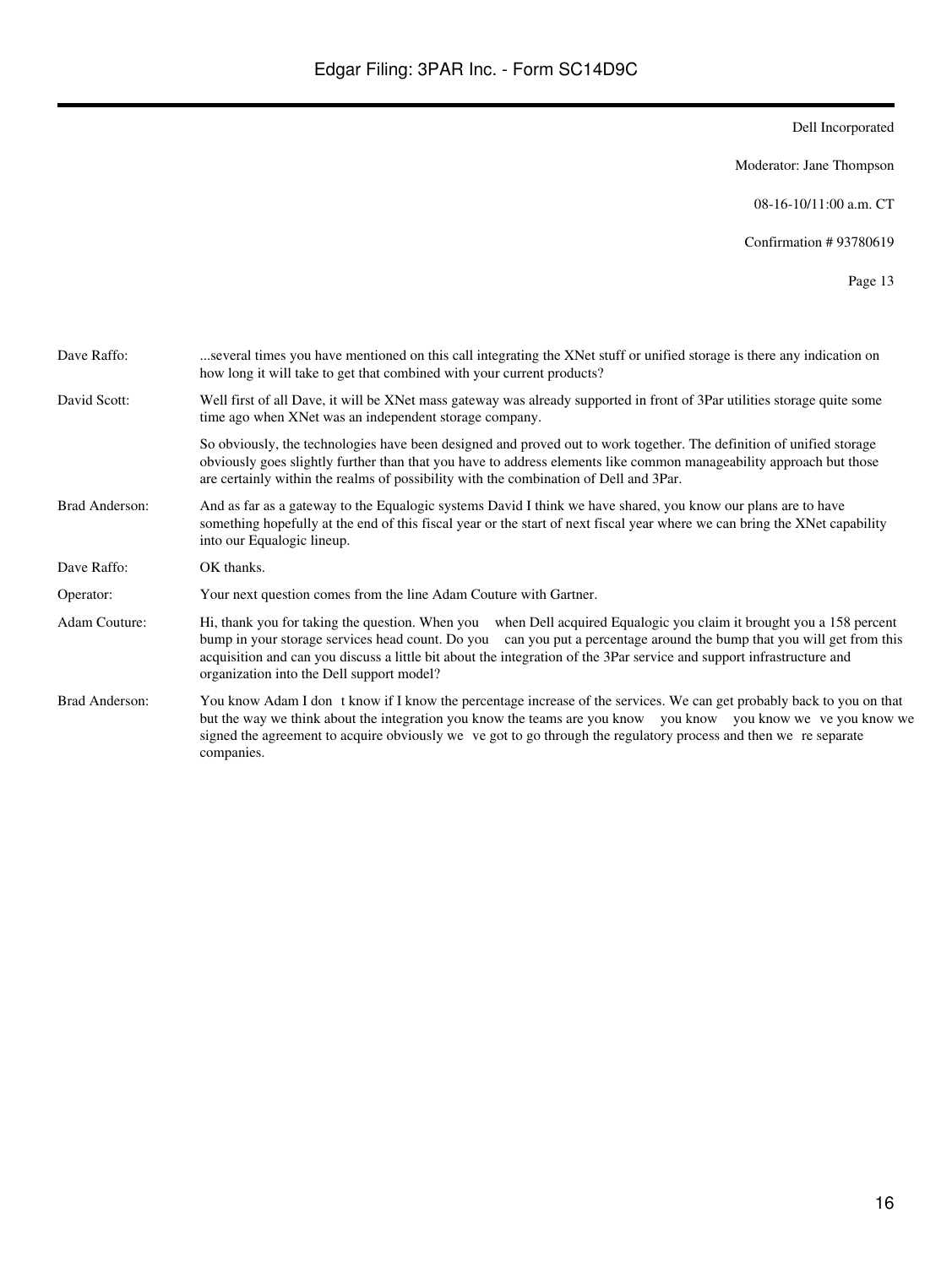Moderator: Jane Thompson

08-16-10/11:00 a.m. CT

Confirmation # 93780619

|                      | But the two groups will work very aggressively over that intervening period to really work through the integration. We ll<br>obviously have to act as separate companies until we get fine or regulatory approval. But you can trust that you know<br>the people the right people from Dell as well as 3Par will not be wasting this time to really work through the<br>integrations. So that we exit a final approval running. |
|----------------------|---------------------------------------------------------------------------------------------------------------------------------------------------------------------------------------------------------------------------------------------------------------------------------------------------------------------------------------------------------------------------------------------------------------------------------|
| David Scott:         | Brad, might I just add a bit more color to (criteria) you answered, I think it s well recognized on both sides that Dell and<br>3Par. That 3Par has had to develop a very sophisticated set of kind of remote service and support tools and info<br>structure to (bright) and kind of mission critical (T 01) support.                                                                                                          |
|                      | And from that perspective there is no plan to be any significant changes at all in that info structure delivery model, in<br>fact I believe there are many things that would give opportunity for Dell to kind of leverage that area of our technology<br>investments as well over time.                                                                                                                                        |
|                      | But, certainly that complete info structure and it being built so heavily into our architecture as source of major<br>competitive advantage for us and we would look to drive that forward into the future.                                                                                                                                                                                                                     |
| Darren Thomas:       | Absolutely, and maybe this one last comment of Brad s and David s, I mean we don t want to change the 3Par motto. We<br>think of 3Par as a head of the pack on kind of defining the next way to go better support those customer s and we re<br>obviously going to want to go support and ram that capability as we grow you know our footprint.                                                                                |
| Adam Couture:        | Thank you.                                                                                                                                                                                                                                                                                                                                                                                                                      |
| Operator:            | Your final question comes from the line of Russ Fellows of The Buy-In Leader Group.                                                                                                                                                                                                                                                                                                                                             |
| <b>Russ Fellows:</b> | Congratulations, David                                                                                                                                                                                                                                                                                                                                                                                                          |
| David Scott:         | Thanks Russ.                                                                                                                                                                                                                                                                                                                                                                                                                    |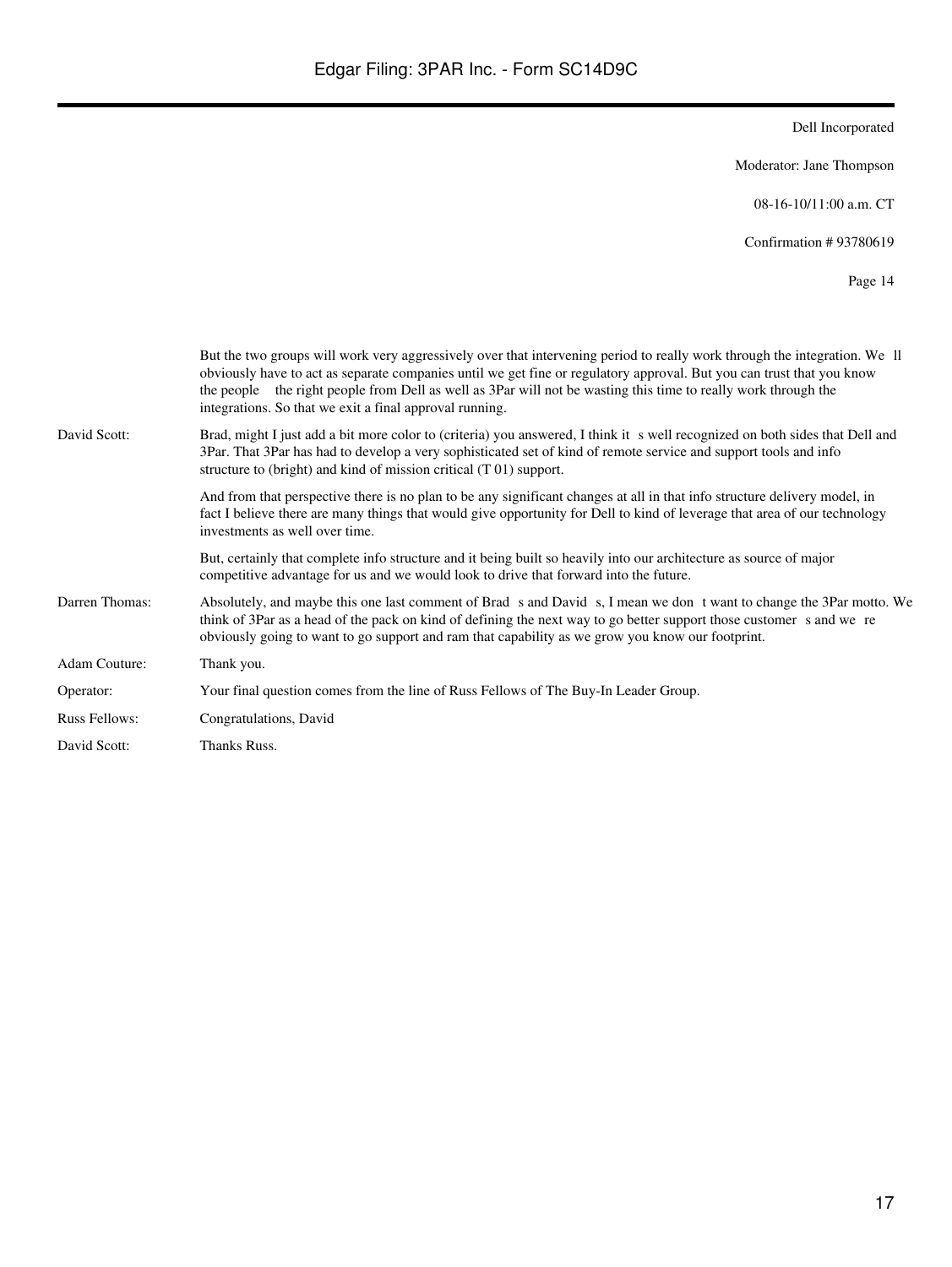Moderator: Jane Thompson

08-16-10/11:00 a.m. CT

Confirmation # 93780619

| <b>Russ Fellows:</b> | Sure, I just want to clarify, I think I heard that you do expect to increase the direct sales, is that both in the U.S. and<br>internationally?                                                                                                                                                                                                                                                                                                                                |
|----------------------|--------------------------------------------------------------------------------------------------------------------------------------------------------------------------------------------------------------------------------------------------------------------------------------------------------------------------------------------------------------------------------------------------------------------------------------------------------------------------------|
| David Scott:         | Yes, Russ we would be looking at increasing it worldwide, in all geographies, and in all business units within Dell. As<br>you re probably aware, Dell is organized by S & B Public and Large Enterprise and each of them have a global<br>organization.                                                                                                                                                                                                                       |
|                      | And our plans would be to grow the sales force in all those geographies and business units going forward.                                                                                                                                                                                                                                                                                                                                                                      |
| <b>Russ Fellows:</b> | OK and you know I had a couple of other questions, but they got asked along the way so I guess I II just close with what<br>extent you can answer how you relooking to leverage of David and his staff within your organization.                                                                                                                                                                                                                                               |
| Brad Anderson:       | Well I mean we think you know a couple of things that you know the three-part technology is a terrific set of<br>technology assets, but we think we regetting a fantastic team. And we re really excited we have come to retention<br>agreements for the senior management team of 3Par. So the will be joining Dell at close and we rejust excited to have<br>them there because they bring just a wealth of enterprise, experience, and particularly on the (storage) front. |
|                      | And if not limited to storage so we couldn t be more excited about our new team members and how they can really help<br>us as we drive to serve our customers in this (fiscal) era.                                                                                                                                                                                                                                                                                            |
| <b>Russ Fellows:</b> | Very good happy to hear that.                                                                                                                                                                                                                                                                                                                                                                                                                                                  |
| Brad Anderson:       | I think that concludes our comments. I just want to thank you again for joining us, we re really excited here, excited for<br>Dell and for the 3Par team and we really appreciate you taking the time to learn more about it. Thank you very much<br>and I wish you a very good day.                                                                                                                                                                                           |
| Operator:            | This concludes today s Dell Media and Industry Analysis conference call. Thank you for your participation. You may<br>now disconnect.                                                                                                                                                                                                                                                                                                                                          |
|                      |                                                                                                                                                                                                                                                                                                                                                                                                                                                                                |